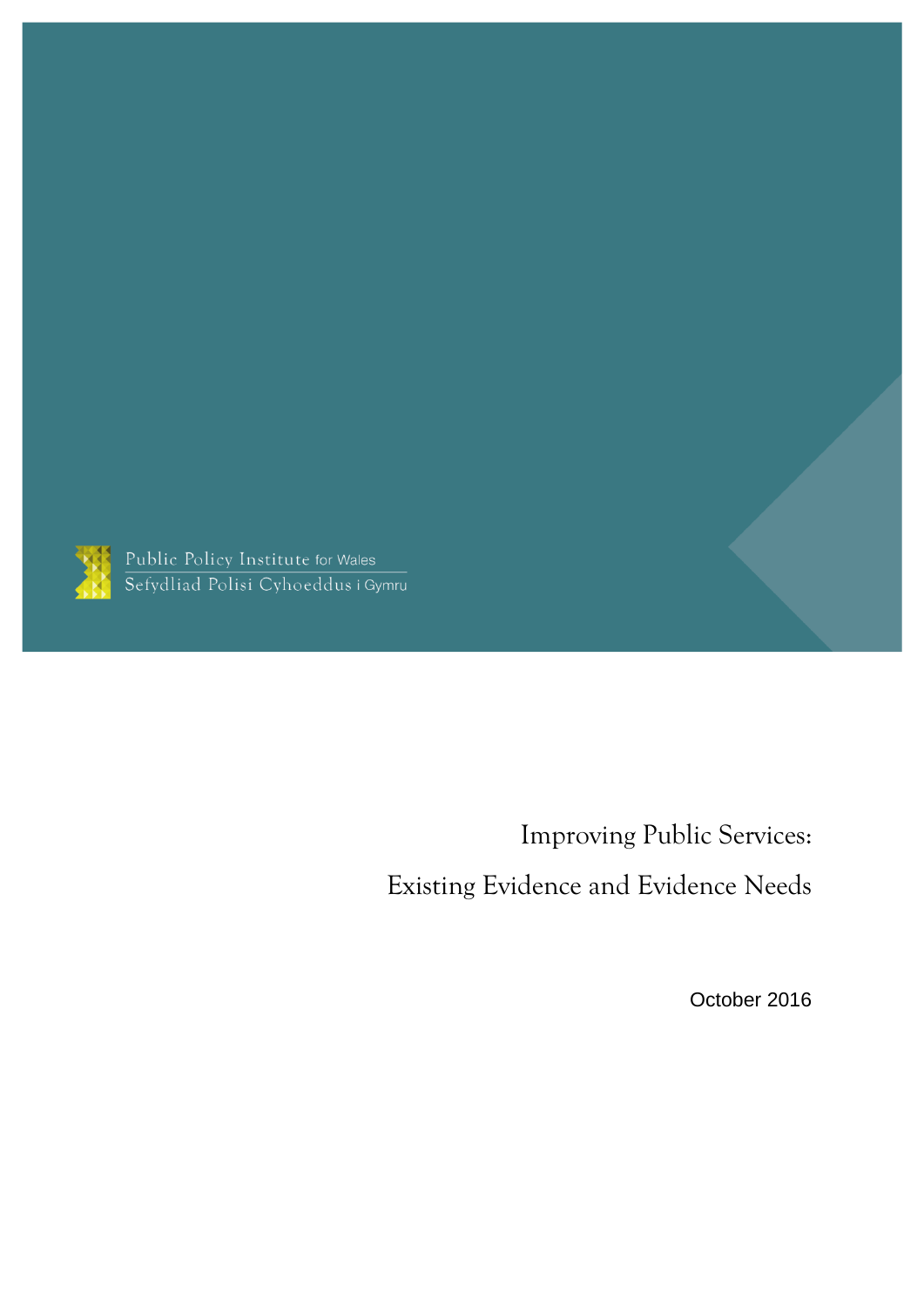# Improving Public Services: Existing Evidence and Evidence Needs

### Lauren Carter-Davies and Steve Martin

Public Policy Institute for Wales

This report and the information contained within it are the copyright of the Queen's Printer and Controller of HMSO, and are licensed under the terms of the Open Government Licence [http://www.nationalarchives.gov.uk/doc/open-government-licence/version/3.](http://www.nationalarchives.gov.uk/doc/open-government-licence/version/3) The views expressed are the author's and do not necessarily reflect those of members of the Institute's Executive Group or Board of Governors.

For further information please contact:

Lauren Carter-Davies Public Policy Institute for Wales Tel: 029 2087 5345 Email: [lauren.carter-davies@ppiw.org.uk](mailto:lauren.carter-davies@ppiw.org.uk)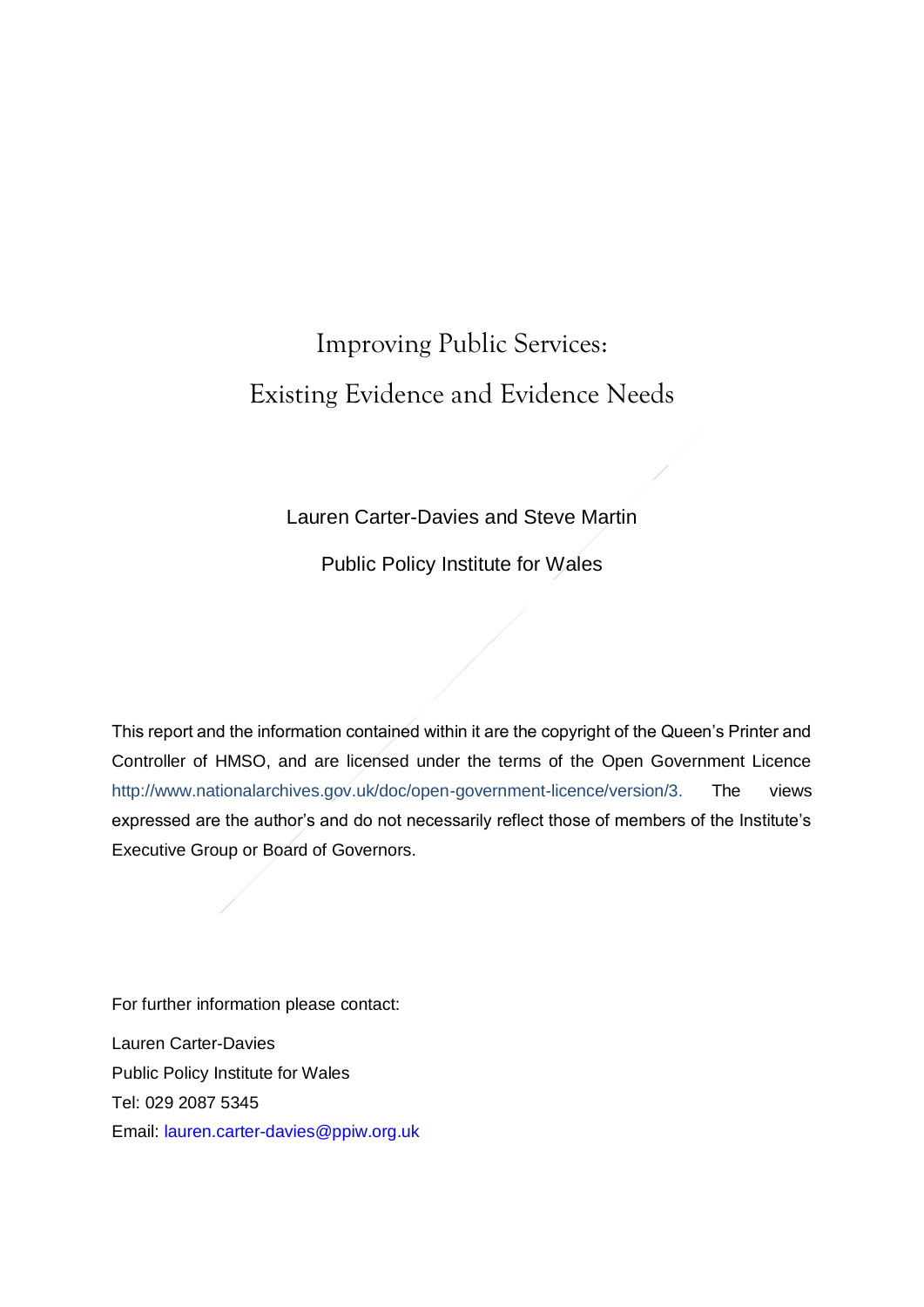## Contents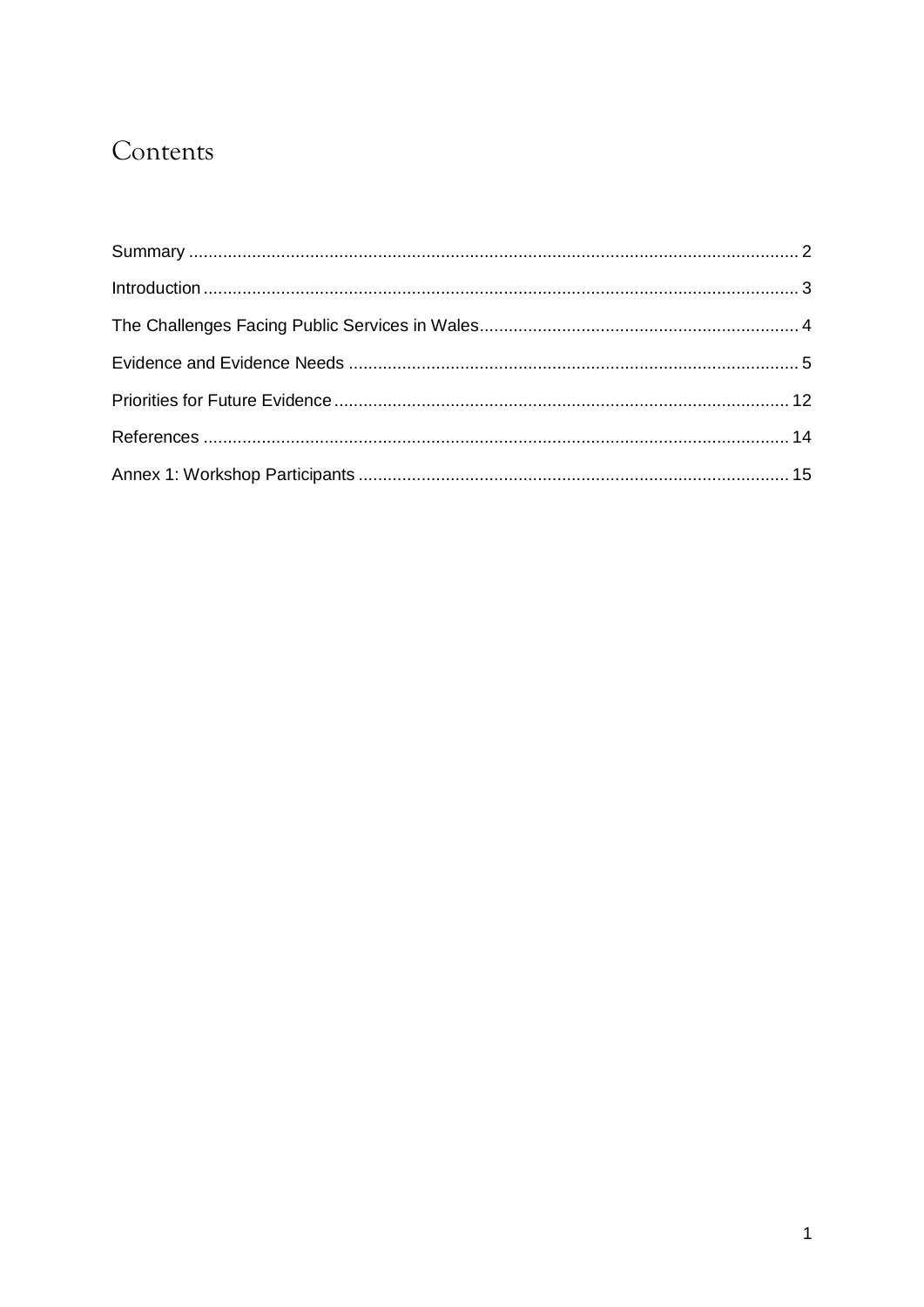## <span id="page-3-0"></span>Summary

- This report summarises the findings of a PPIW workshop which brought together some of the UK's leading public management experts with Welsh Government officials to discuss the challenges facing public services, the existing evidence about the most effective ways of addressing these challenges and future evidence needs.
- The experts concluded that the challenges facing public services in Wales as a result of fiscal and demographic pressures cannot be addressed without significant reform.
- They agreed that there is no universal theory of public service improvement which can be applied to all services and in all contexts although there are a wealth of practical knowledge approaches that have been effective.
- Experts identified a need for more robust evidence about how to incentivise change in complex interdependent public service systems such as education, health and social care.
- They emphasised the importance of context. A one size fits all approach will not work even in a relatively small country like Wales and there is a need for more evidence about how to ensure that programmes meet the needs of different communities and different types of service users.
- Cultural change is needed to achieve public service transformation. It is important to move beyond short term solutions and risk adverse approaches, and public services have to become better at working across organisational boundaries.
- Policy-makers and practitioners should be encouraged to embrace 'experimental government' which allows testing of what works and we need organisations that are able to encourage, protect and scale up public service innovations.
- Workshop participants identified a range of evidence needs many of which were focused on questions about implementation (the 'how' of public service improvement).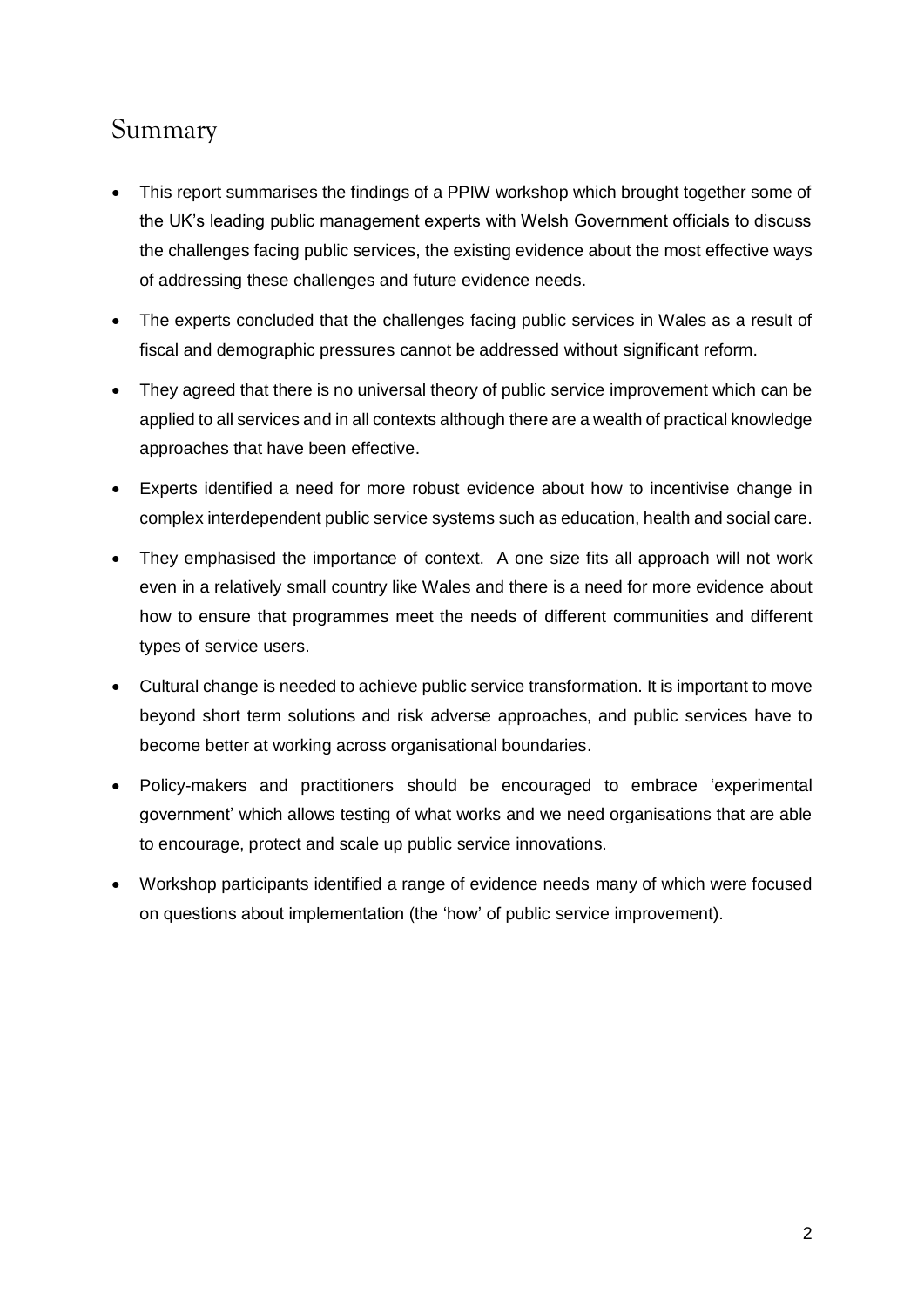## <span id="page-4-0"></span>Introduction

The Public Policy Institute for Wales (PPIW) works with Welsh Government Ministers to identify their evidence needs and provide them with timely independent expert advice and analysis. It also supports Welsh Government to be an effective customer for research and advice, and helps external suppliers of research and analysis to engage with the policy process.

In response to Ministerial requests we have undertaken work on a range of issues relating to public services over the last two and a half years, including work on local leadership, future housing need and the funding gap in the NHS. To support incoming Ministers with their evidence needs we undertook a systematic analysis of the current state of the evidence about public service reform and improvement. To help inform this work we convened a workshop which brought together an invited group of leading public management experts and Welsh Government officials to identify existing evidence about public service improvement and discuss future evidence needs. Workshop participants included senior academics and representatives from Y Lab, the Early Intervention Foundation, What Works Scotland, the Institute for Government, the Office for Public Management, the Public Services Transformation Network, Wales Public Services 2025 and the Welsh Government (see Annex 1).

We structured the discussion around four key issues which we believe could be particularly important in Wales over the next five years:

- Public service improvement.
- Innovation in public service delivery.
- Place based approaches and integration.
- User engagement and co-production.

Workshop participants were asked to identify the existing evidence and future evidence needs in respect of each of these issues.

This report summarises the workshop discussion. It is not an exhaustive analysis. It offers a preliminary scan of the evidence and evidence needs which we hope will help to inform our work with Ministers and the Welsh Government's research programme. We begin by summarising the challenges facing public services in Wales and then outline the key messages about existing evidence and areas where workshop participants believed that more evidence is needed.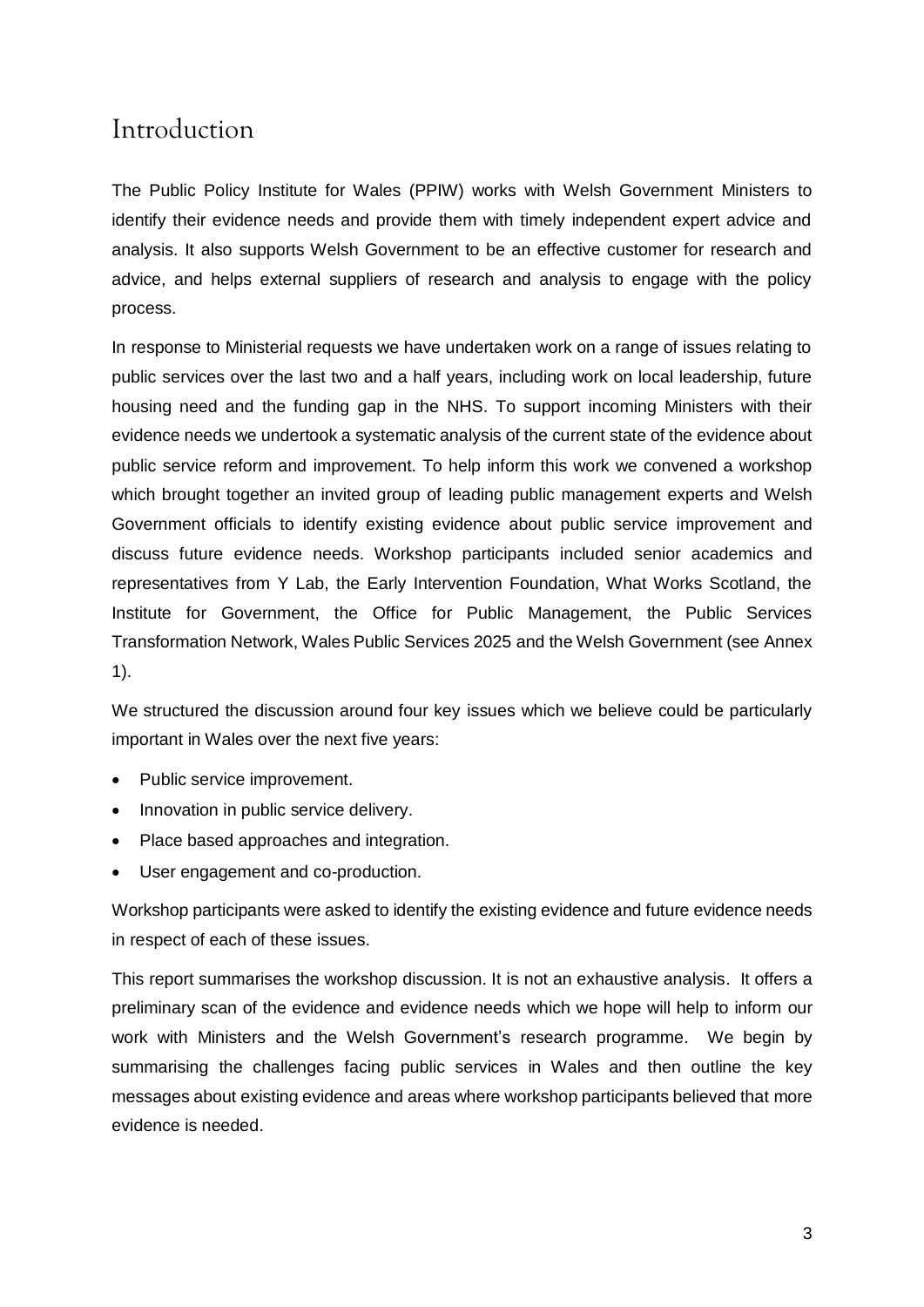## <span id="page-5-0"></span>The Challenges Facing Public Services in Wales

In the years immediately following devolution, the Welsh Government adopted a distinctive approach to public service delivery compared to that which was pursued in England. This centred on two key organising principles: 'citizen centred services' and 'collaboration rather than competition' between service providers. The evidence suggests that this produced mixed results. Public satisfaction with services in Wales has been higher than the UK average but there have been persistent concerns about performance in education and health services. Waiting times for some hospital treatments have been longer than in England and PISA scores and GCSE results suggest that educational attainment has lagged behind other parts of the UK. There is also evidence which suggests that the performance of some local government services compares unfavourably with England and Scotland.

Partly in response to these concerns, Ministers in Wales have advocated a range of public service reforms. The principles of 'Prudent Healthcare<sup>1</sup>' aimed to address the twin challenges of rising costs and increasing demand, while continuing to improve the quality of care. Comparative data on school performance are now published and the Donaldson review recommended far reaching changes in the school curriculum, initial teacher training and continuing professional development. Public service boards put collaboration between councils and other services on a statutory footing and Ministers have been given powers to require councils to work together.

However there are doubts about whether these reforms match the scale of the challenges facing public services. Workshop participants believed that it will be difficult to maintain current levels of service provision if the UK government continues to aim to reduce public spending to 36% of GDP. Following substantial real terms cuts between 2010-11 and 2015-16, the Welsh Government's Resource Budget is expected to fall by another 4.6% in real terms between 2016 and 2020<sup>2</sup>. Wales has a larger proportion of the population over retirement age than the UK average. It has high rates of chronic ill health and child poverty relative to England, and there are significant health inequalities between areas.

All of this means that demand and public expectations are set to rise while budgets fall which means that national and local government will need to take a more strategic approach to budgeting and perhaps now more than ever require evidence that can help identify which interventions are most cost effective.

-

<sup>1</sup> [www.prudenthealthcare.wales](http://www.prudenthealthcare.wales/)

<sup>2</sup> [http://www.walespublicservices2025.org.uk/2015/10/30/another-four-tough-years-for-welsh-public](http://www.walespublicservices2025.org.uk/2015/10/30/another-four-tough-years-for-welsh-public-services/)[services/](http://www.walespublicservices2025.org.uk/2015/10/30/another-four-tough-years-for-welsh-public-services/)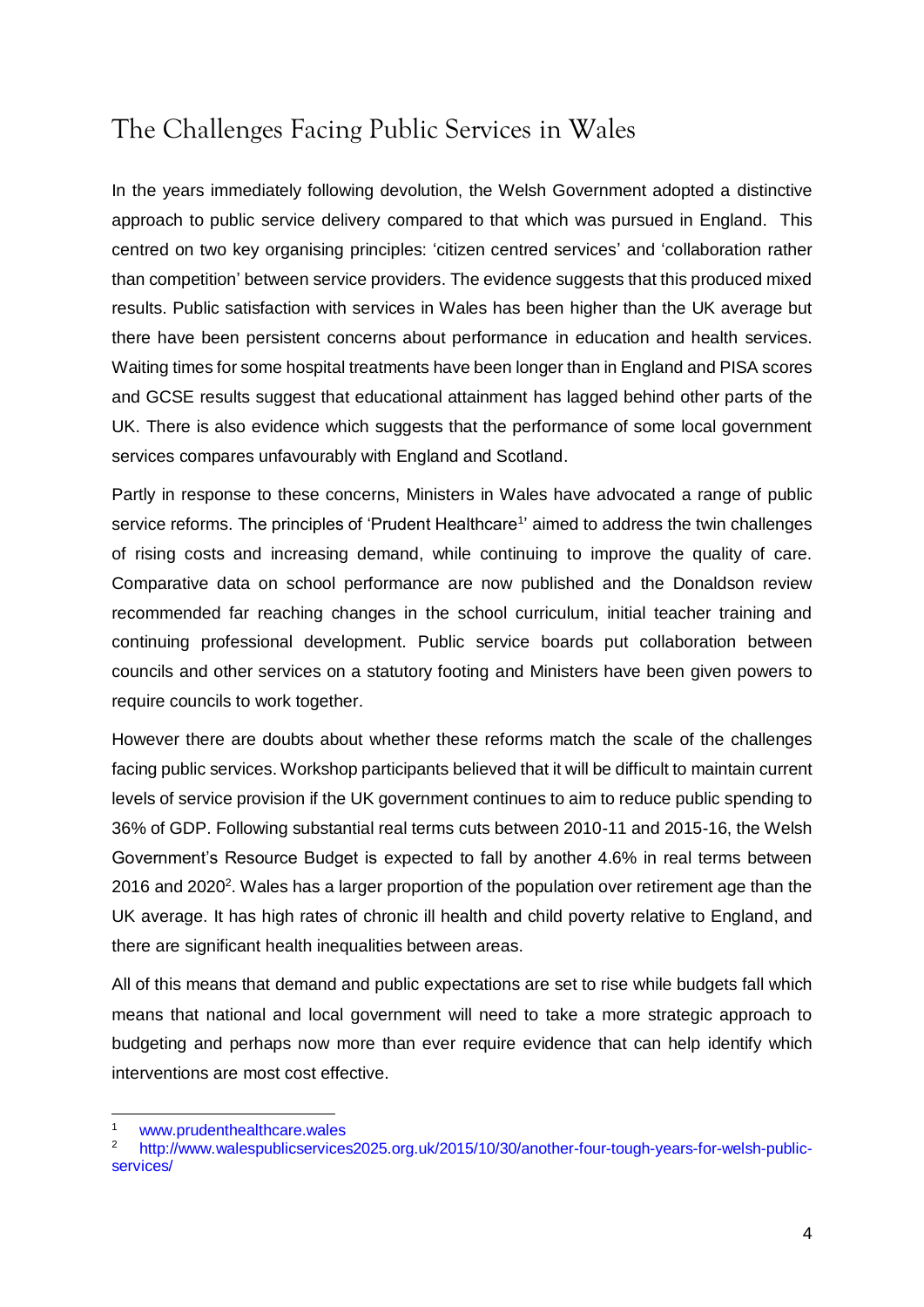## <span id="page-6-0"></span>Evidence and Evidence Needs

## **The state of the system**

Despite investment in new technologies and delivery systems, a recent comprehensive study casts doubt on the efficacy of UK central government reforms of the last three decades (Hood and Dixon 2015)<sup>3</sup>. This echoes the findings of other analyses which suggest a mixed picture with some successes but also failures (Burton, 2013). However, there is a lack of robust evidence about what works in public services reform because there has been very little effort to systematically evaluate outcomes over time – in the UK or internationally (Pollitt, 2013a; Pollitt, 2013b). New approaches are often rolled out before their impacts - positive or negative – are known (Burton, 2013; Pollitt, 2013b) and where dramatic improvements are achieved, for example in the case of London schools<sup>4</sup>, the reasons behind this are disputed. Much of the evidence that we do have comes from practitioners rather than research and is context specific. As one workshop participant put it 'we are sometimes operating in the gap between knowing what the right answer is and being able to prove it'.

The relatively small scale of Wales and its citizen centred, collaborative model of delivery offer some advantages. In theory co-ordination and sharing learning are easier. However, there is still a lack of interaction both between and within sectors and a risk that close knit policy communities become inward looking.

A summary of the evidence needs in relation to the state of the public service system in Wales identified by workshop participants is shown in Box 1 below.

### **Summary box 1: The state of the system**

**We know:** Wales has much experience of reform and expertise to draw on and the advantage of a small scale with the potential to facilitate co-ordination and shared learning.

**We don't know:** There is a lack of systematic research on public service improvement.

### **We need to know:**

-

- 1) How do we build/incentivise systematic learning into the system?
- 2) How do we make best use of the experiential knowledge we have?

<sup>&</sup>lt;sup>3</sup> Hood and Dixon's (2015) study of UK central government reforms from 1979-2010 concludes that official figures indicate 'a striking increase in running or administration costs in real terms, while levels of complaint and challenge also soared' (Hood & Dixon, 2015, p.1).

<sup>4</sup> Academic attainment in London schools has improved over the last 20 years but the reasons for this are contested. Some attribute it to the implementation of the London Challenge; others suggest it is the result of demographic change.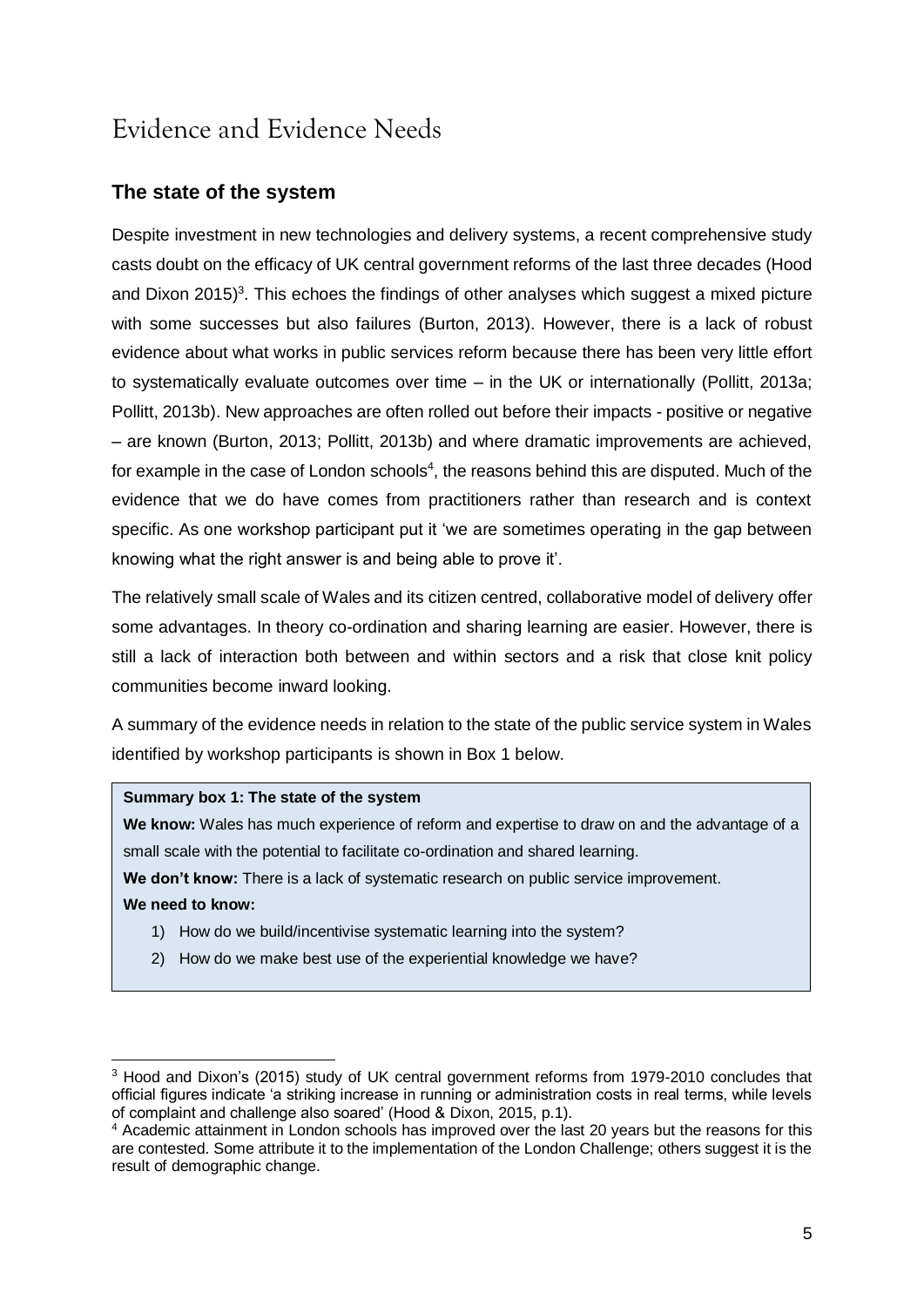### **Moving away from generalised problems and solutions**

The UK has a tradition of highly centralised approaches to public services. Yet much of what we know about public service improvement highlights the importance of local context. Evidence shows that an intervention which works in one place may not be replicable in another, and without carefully planned research it is difficult to work out the enablers and barriers which make the difference. When thinking about what works we need to assess *how*, *why* and *for whom* a policy works and consider how to tailor it so that it is cost effective in different contexts. This goes against the desire to find interventions which can be scaled up and rolled out quickly and nationwide, but it is vital if we are to make the most efficient use of resources by only putting interventions in place where they are likely to make a positive difference.

The workshop participants argued that careful diagnosis of what the problems actually are is preferable to wheeling in some new model or technique, often invented elsewhere, which is supposed to solve a generalised problem such as 'bureaucracy', 'inefficiency' or 'lack of customer focus'. While there may be pressure to implement solutions to problems quickly, time needs to be taken to properly understand problems and consider what has worked to tackle similar problems elsewhere. It is important to understand the problem at different levels (national, regional, local) and from different stakeholder perspectives (service user, workforce, tax payers etc.).

It is important to be clear about policy objectives and communicate them. We need to be precise about what is meant by 'improvement' and what change logic is being applied. Public service performance is multi-dimensional and can include questions of cost, efficiency, effectiveness, equity, access, responsiveness, speed, accountability and transparency. Most reforms will improve some but not all of these. So policy-makers need to be clear about what aspects of performance improvement are the most important. We also need a better understanding of the relationships between different dimensions of performance.

Box 2 summarises evidence needs identified by workshop participants.

### **Summary box 2: Moving away from generalised problems and solutions**

**We know:** Objectives need to be carefully defined, contexts matters a lot and we need to take time to understand them.

**We don't know:** How to adapt programmes so that they work in different contexts.

**We need to know:** 

- 1) How do we taken programme X that works in place Y and make it work in place Z?
- 2) What are the change logics?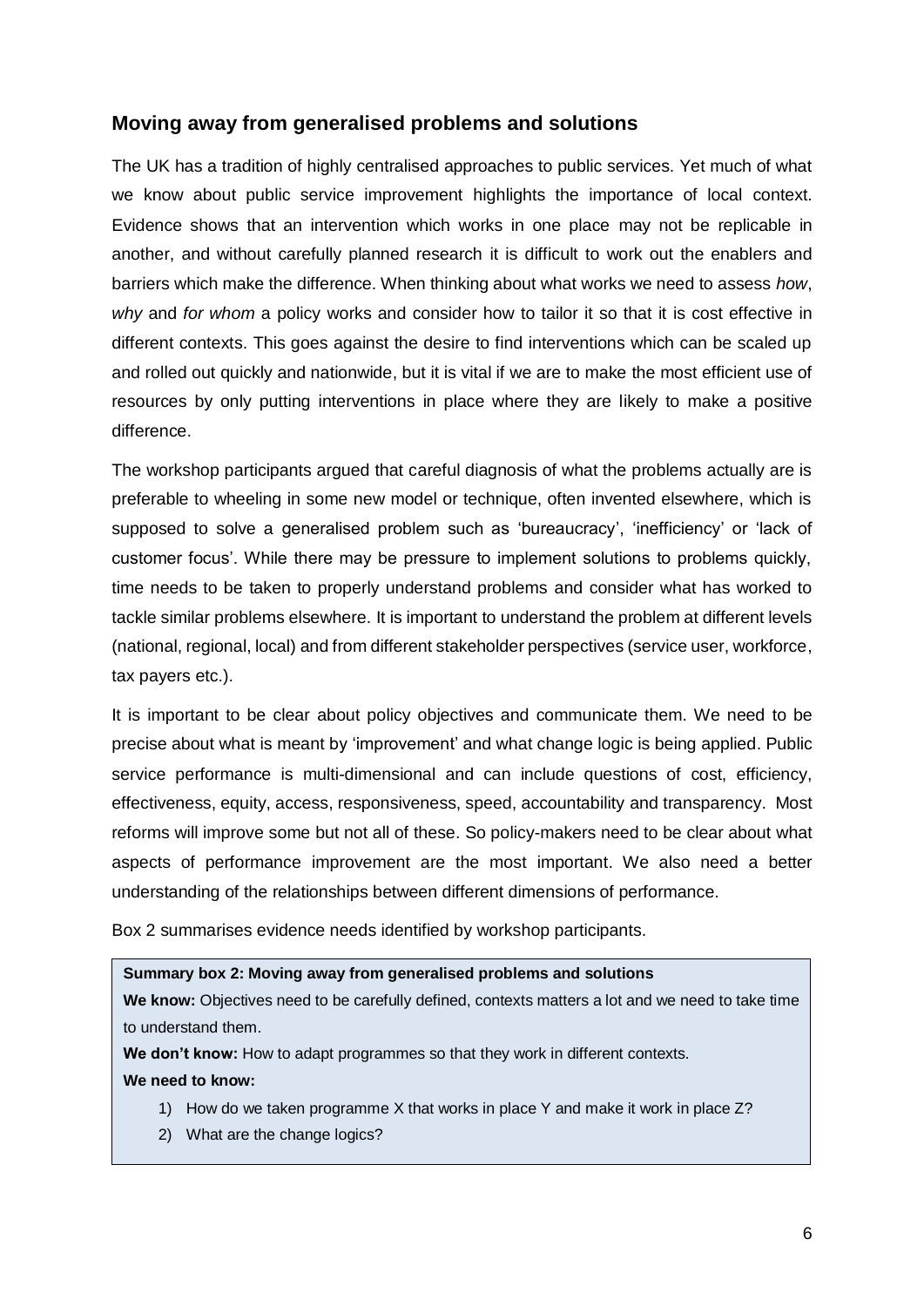## **Data and learning**

Public services in the UK have been monitored closely for accountability purposes but not enough use has been made of the data generated for learning and improving. Workshop participants questioned whether we collect the right kinds of information and use it intelligently. Deciding how to make existing data more useful to policy-makers was one of the main evidence needs identified by our experts.

There is also potential to learn from international experience. Other European states which are facing similar fiscal pressures to the UK have made very different choices about public service delivery which means that there is a wider range of policy options than is often assumed. It was also suggested that Wales could do more to learn from other parts of the UK including, for example, place based approaches that have been developed in Scotland.

Box 3 summarises the workshop participants' views on evidence needs in relation to data and learning.

### **Summary box 3: Data and learning**

**We know:** We have lots of data available.

**We don't know:** How to use the data we have and how to increase engagement with data in the future.

**We need to know:** 

- 1) How do we make best use of the data we already have?
- 2) How do we turn data into tools which are useable intelligence for users?
- 3) How do we build capacity and interest in data?
- 4) How do we share learning about effective models?

### **Simplifying outcome measures**

Workshop participants suggested that outcome frameworks in Wales need rethinking. They believed that there is a problem with the way in which we often view outcomes. Population level outcomes have been the focus in Wales for some time, but we need to strike the balance with lower level outcomes. For example, new legislation in Wales will generate more data on outcomes for individuals but what will this tell us about how a service as a whole operates? Further thought needs to be given to intermediate as well as end product outcomes and measures of the same, so that progress of interventions can be monitored earlier on, and thus tweaked, changed or stopped if necessary.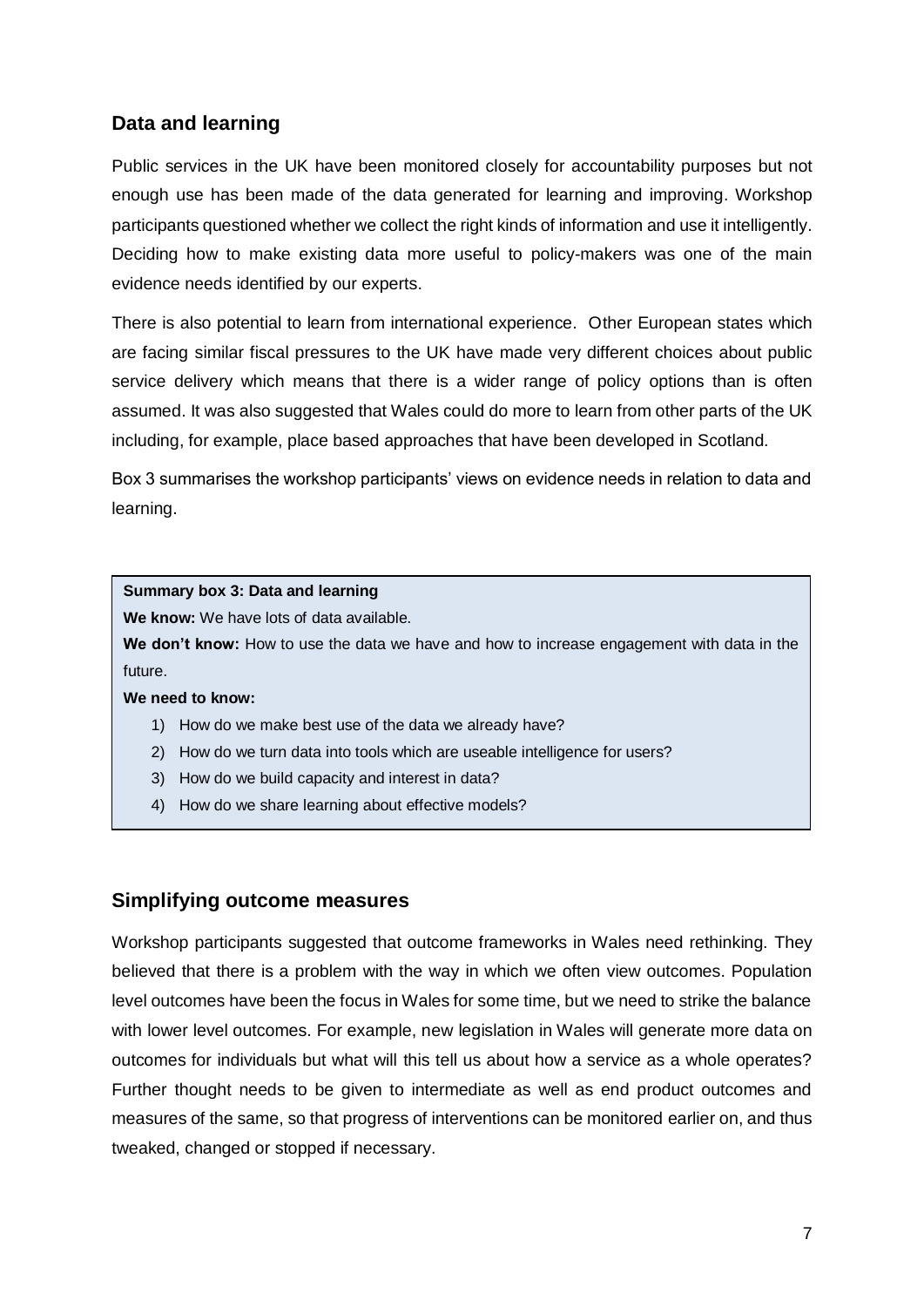Assessment of the Welsh model of public service delivery is hindered by a lack of comparable indicators, and there are too many overlapping accountability frameworks covering the same citizens and outcomes. Audit and inspection are costly and workshop participants argued that current regulatory systems are excessive, especially during a time of austerity.

Box 4 summarises the evidence and evidence needs in relation to outcomes identified by workshop participants.

#### **Summary box 4: Simplifying outcome measures**

**We know:** Simple, comparable outcome measures work best. The current regulatory framework in Wales was designed for a different context and outcome frameworks need simplifying.

We don't know: How to design a new, simpler regulatory system and manage fragmented accountabilities.

#### **We need to know:**

- 1) How and at what level should we measure outcomes?
- 2) How do we simplify outcome measures and the accountability process so that the focus is on practice, not process?
- 3) How do we redesign the regulatory system in Wales to suit the current context?

### **Supporting innovation**

Workshop participants were clear that incremental improvements will not be sufficient to meet the challenges facing public services in Wales. They argued that we need experimentation and a willingness to try new approaches and that the Welsh Government has an important role to play in creating space for innovation. One spoke of the importance of 'failing fast, first and cheaply'.

The barriers to innovation are well documented. They include a risk averse, short-term culture of compliance fuelled by demands for public accountability, uniform standards and continuity of service. The amount of time that staff spend producing measures of processes and complying with regulations was seen as being problematic, as was the way in which career progression and pay structures do not reward innovative behaviour. As a result there is a reluctance to make room for innovation and new programmes are often bolted onto existing services. One expert argued that 'serial piloting is getting in the way of systematic change'. Another said that we need a 'more patient, long term, thought through approach'.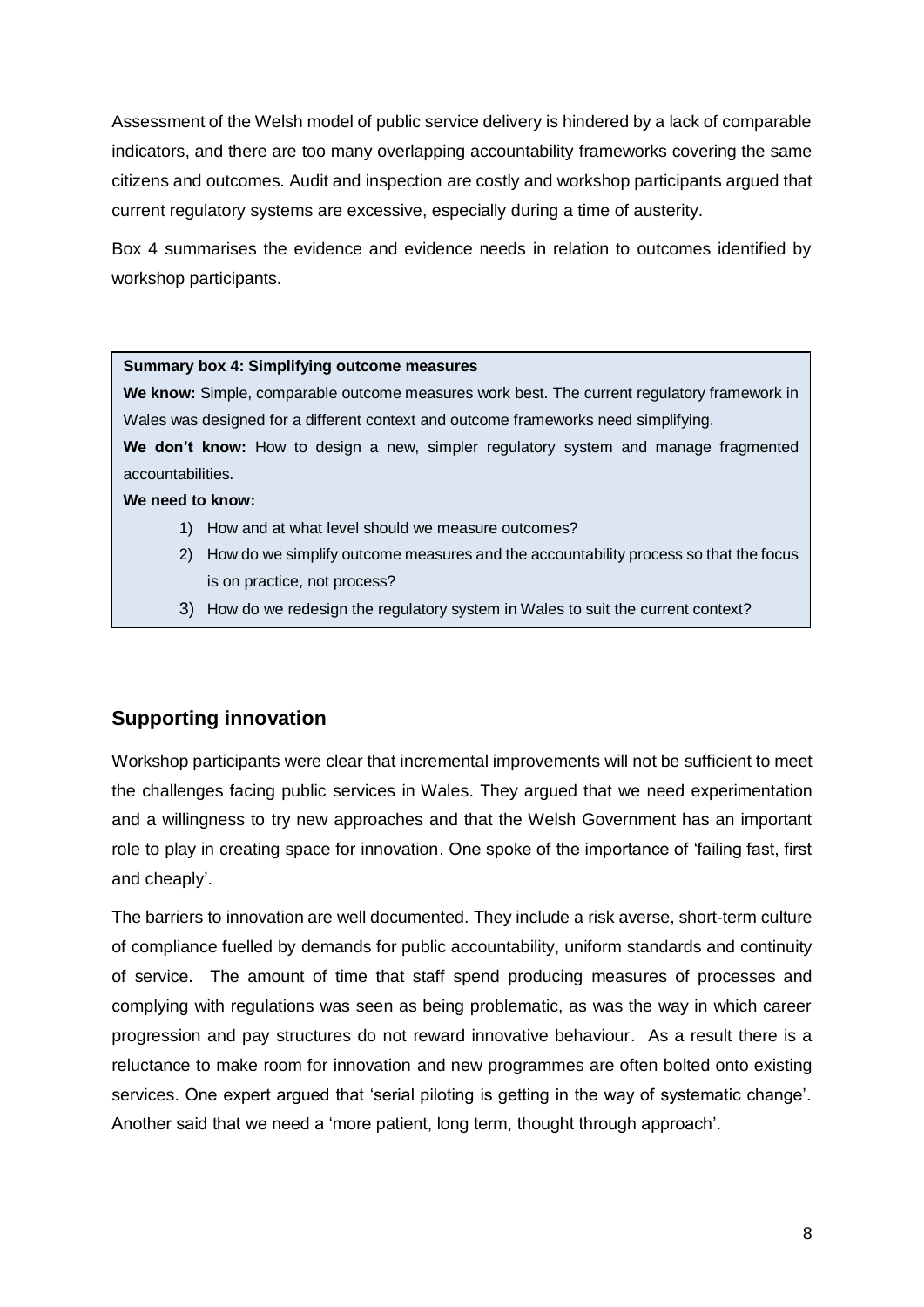It was recognised that the term innovation means different things to different people. Some regard it as the exploitation of wholly new ideas, other see it as scaling up what has been shown to work elsewhere. Workshop participants suggested that we need to be clearer about how to nurture both forms of innovation. Wales has a long tradition of public service innovation<sup>5</sup> but participants argued for more 'experimental government' which encourages innovative thinking, allows failure, and gives new programmes sufficient time to prove themselves. As well as thinking about innovation in individual services, they argued that we need to look at public service innovation at the system level, and to consider both the supply (research and development) and demand (policy design and service delivery) sides of public service innovation.

As a small country, Wales has plenty of opportunities for people to learn from each other but change needs to become embedded in public services and we need to know more about practical ways that this can be achieved.

Box 5 summarises the participants' views about evidence needs in relation to supporting innovation.

### **Summary box 5: Supporting innovation**

**We know:** Wales has experience of public service innovation and we are aware of the barriers. We don't know: How to successfully encourage, protect and scale up innovation. **We need to know:** 

- 1) What do we mean by innovation?
- 2) How do we scale up innovation bearing in mind the importance of context?
- 3) How do we create space for innovation?
- 4) How do we protect innovative practices and allow them time to develop and embed?

### **Joining up services**

-

The UK has been trying to join up public services for years. Place based approaches make sense. However, they are difficult to achieve precisely because they cut across deeply embedded service 'silos' and funding regimes. Participants pointed out that a time of austerity

<sup>&</sup>lt;sup>5</sup> For example a long list of free or subsidised service services e.g. free swimming for over-65s, the first to raise a levy on plastic bags, the first to vote to ban smoking in public places, the first to have an Older People's Commissioner etc. Public service reform in Wales has also seen a raft of new bodies over the years to drive forward the transformation agenda including 22 Local Service Boards and the national Efficiency and Innovation Board.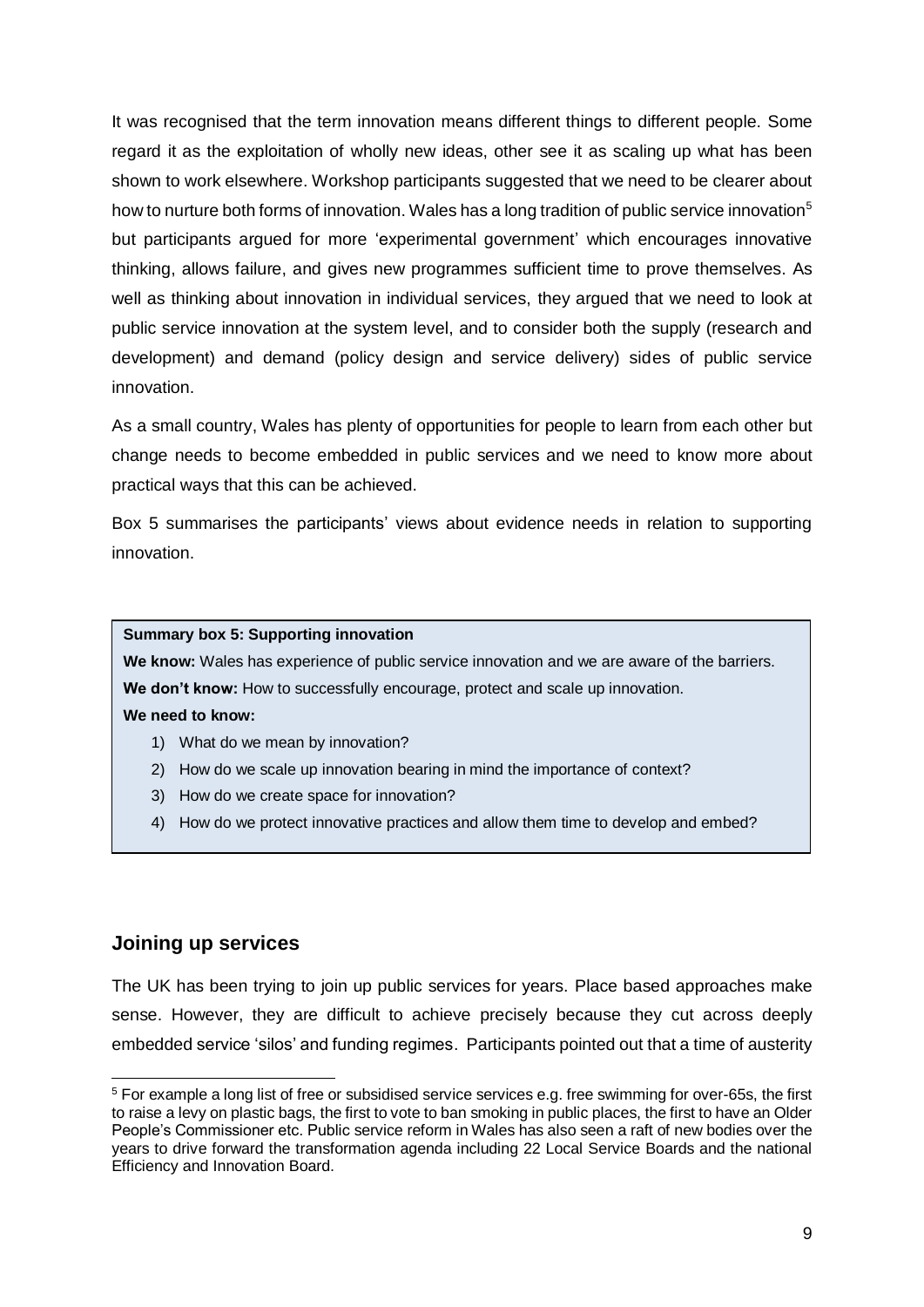was probably the most difficult to develop collaborative approaches. Spending cuts provide an incentive to address some of these long-standing challenges but it is difficult for organisations to free up the capacity needed to think and act differently. This is particularly true where there is limited evidence about the outcomes of service redesign but significant upfront costs are required to kick-start the process.

There is plenty of research evidence which points to the barriers to joining up. It is difficult to deliver long-term, cross-cutting outcomes within short-term budgets and policy cycles, and service based accountability mechanisms and cultural differences between professions and organisations make working together difficult. Practical barriers to data sharing and incompatible IT systems are a further hindrance to joining up (Wilson, Davison, Clarke & Casebourne, 2015).

We also know what the building blocks required for joining up are. They include clear, outcomes-focused goals which help organisations to match resources to their priorities. We know that local actors need flexibility to form partnerships which suit their contexts. We know that multi-disciplinary teams are needed to tackle complex issues and that co-location can help to overcome entrenched cultural differences and data-sharing challenges. We know that the buy-in and commitment of leaders to partnership working is vital, and that they need to engage with a broad range of stakeholders in designing new approaches (Wilson, Davison, Clarke & Casebourne, 2015).

Workshop participants agreed that we need more robust evidence about which models are most effective in improving service quality for citizens (not just in generating savings) and how best to share learning from these approaches. There are also questions about what powers and flexibilities local areas need to join up services and what levels these are needed at (whether it's a combined authority, local authority or community). The workshop discussion suggested that there is a need for more evidence about how to get the right leadership and governance structures in place and how to ensure accountability where outcomes are shared and leadership is distributed across organisations. It was suggested that new types of local scrutiny could help incentivise a focus on citizens and efforts to join up services (Wilson, Davison & Casebourne, 2016). It was also recognised that the workforce will require training and involvement in designing structures and processes.

Box 6 summarises the workshop participants' analysis of evidence needs in relation to joining up services.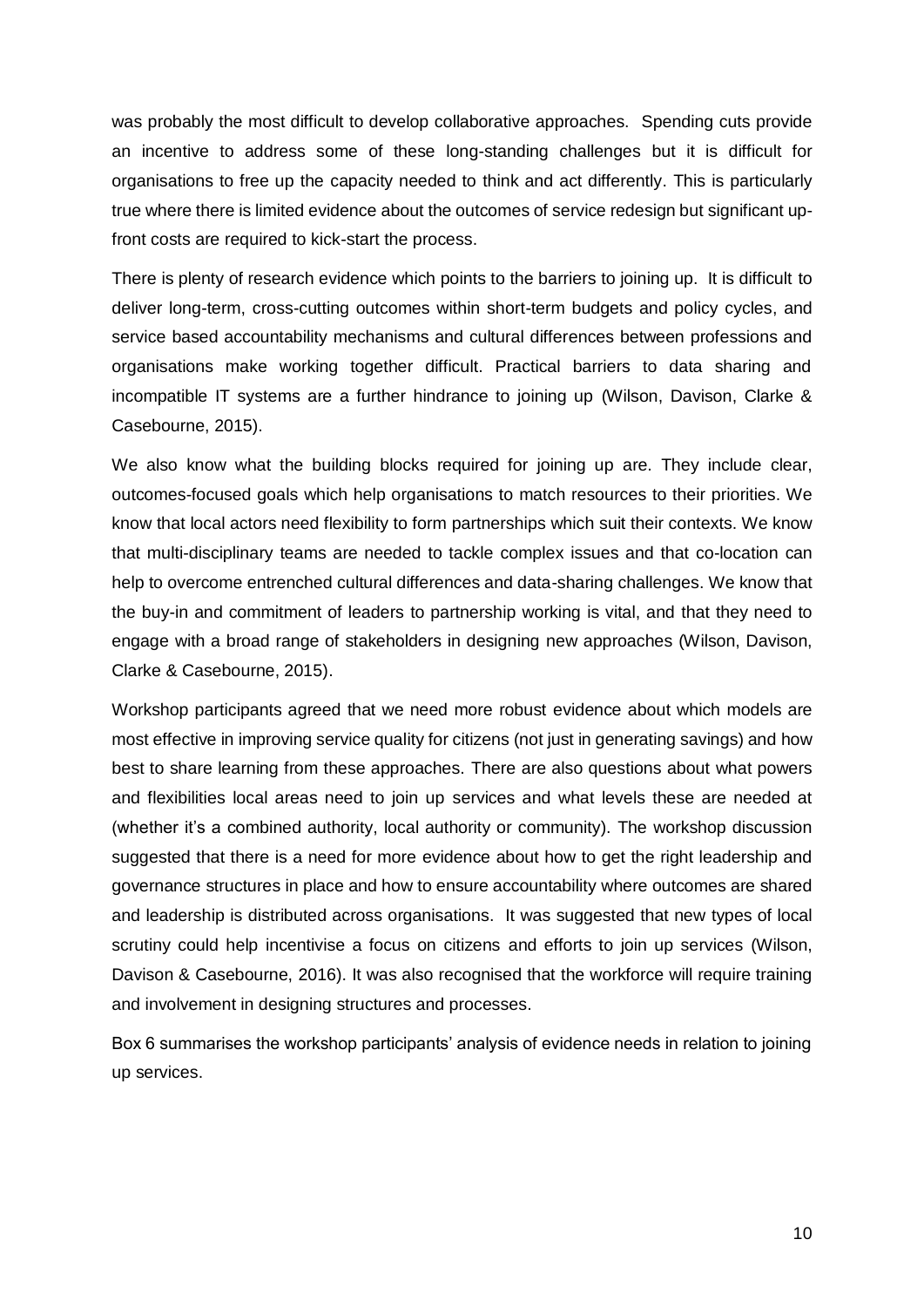#### **Summary box 6: Joining up services**

**We know:** Some of the factors involved in, and barriers to, successful joining up of services.

**We don't know:** About roles, powers and how to overcome these barriers.

### **We need to know:**

- 1) Does joining up make a difference for citizens?
- 2) Which models are best for improving service quality for citizens?
- 3) What powers and flexibilities do local areas need to join up, and who should receive these powers?
- 4) What is central government's role in fostering effective partnerships at the local level and how can this role be met?

### **Facilitating user engagement and co-production**

Co-production makes sense. Funding and the public service workforce are both being stretched and research suggests that many people are willing to play a greater role in coproducing public services. Service users are practised in negotiating their way through complex public service systems and can therefore provide valuable insights into how they can become better connected. Furthermore, people now expect to have a role in shaping the services that they use and in defining their needs. In this way professionals and citizens can make better use of each other's assets, resources and contributions to achieve improved outcomes and/or efficiency.

However workshop participants identified limitations and barriers to co-production. Capacity is unevenly distributed and co-production is often met with resistance from professions and/or politicians. We lack an overall understanding or agreement on the value and practice of citizen engagement and would benefit from a stock take of what is already going on, where, by whom and how effective it is in achieving its aims. Most public services are partly co-produced already but this is not sufficiently recognised by government and professions. There are also people who are willing to volunteer but who have not found a useful outlet for their resources. Investigating how services and partners can tap into this willingness to volunteer would be useful. Further understanding how others can be attracted to get involved in coproduction, e.g. through social media or through 'nudges' was also identified as an evidence need.

It is important to distinguish between different types of co-production (from co-governance to co-financing or co-delivery) and different ways of involving citizens in services (additive or substitutive roles for individual or collective purposes). We also need to know more about the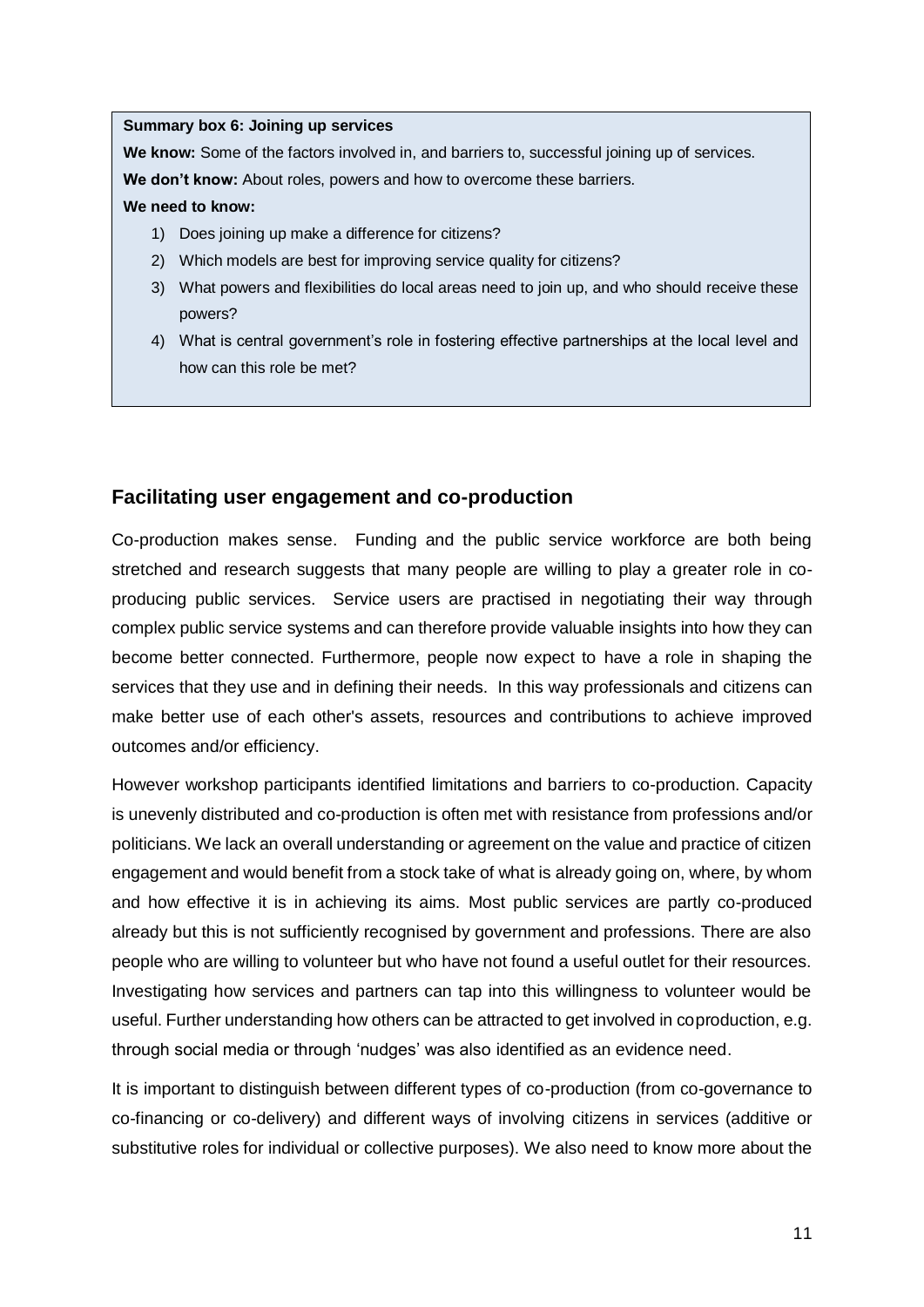roles of citizens and professionals. Co-production may be inappropriate where the users or communities cannot supplement professional expertise and equipment, but in some cases citizens may be best placed and resourced to govern or deliver services. We need a sophisticated conversation about who is best suited to produce what, and what skills or training is needed to make this a reality. There are big culture problems to overcome in this area. The dynamics of service user – professional relationships can often be complex. Exploring how to get collectives to work unselfconsciously together is therefore another evidence need.

Box 7 summaries evidence needs in relation to co-production.

### **Summary box 7: Facilitating user engagement and co-production**

**We know:** People are willing to co-produce. There are different types of co-production, with different limitations coming with each.

We don't know: How much co-production is already going on, what the role of staff and volunteers should be, how these roles interact and how to make the most of co-production potential.

### **We need to know:**

- 1) How much co-production is already going on?
- 2) What are the implications of co-production on the workforce?
- 3) How do we encourage/support co-production? What skills are needed?

<span id="page-13-0"></span>Participants also highlighted evidence needs relating to ways of addressing barriers to change. These are summarised in Box 8 below.

## **Summary box 8: Changing organisational cultures We know:** There are public sector specific cultural inhibitors to change. **We don't know:** How to overcome these inhibitors. **We need to know:**  1) How can short term and often poorly informed political inclinations towards 'fashionchasing perpetual reform' be tamed? 2) How do we balance the tension between the need for patience and the need for experimentation and innovation? 3) What is the best process for incentivising and driving change? What evidence is there about levers which will achieve this? 4) How do we increase interest in and use of evidence and evaluative data by practitioners and public service managers?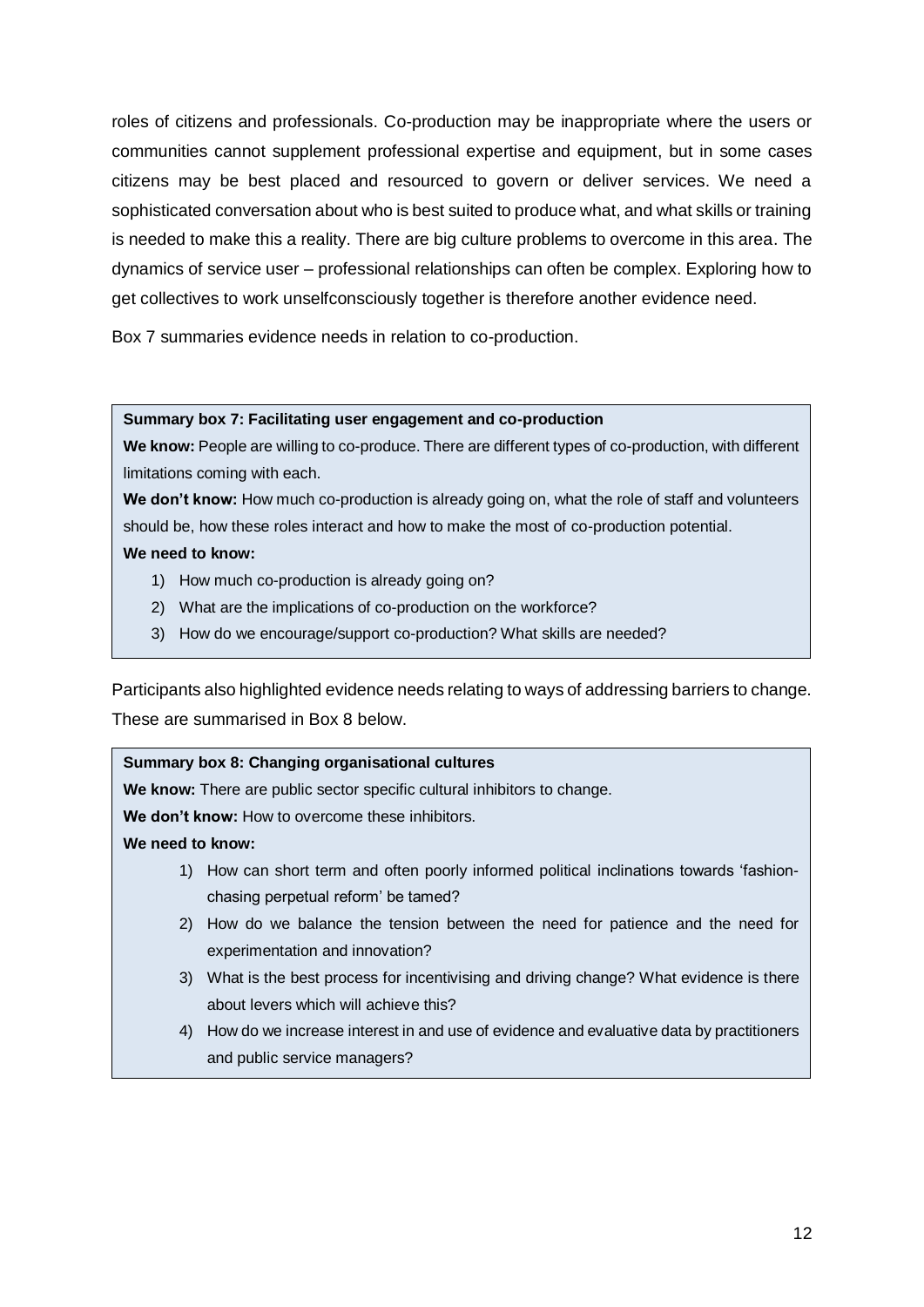## Priorities for Future Evidence

At the conclusion of the workshop, we asked participants to vote on which of the evidence needs identified during discussion they believed to be the priorities. Table 1 summarises their views and the strength of support for them. It is noticeable that the majority focused on questions of implementation (the *how* of public service improvement).

## **Table 1: Prioritised evidence needs in four key areas**

| <b>Public service reform</b>                                                                                                                                                                                                                                                                                                                                                            | Innovation in public services                                                                                                                                                                                                                                                                                                                        |
|-----------------------------------------------------------------------------------------------------------------------------------------------------------------------------------------------------------------------------------------------------------------------------------------------------------------------------------------------------------------------------------------|------------------------------------------------------------------------------------------------------------------------------------------------------------------------------------------------------------------------------------------------------------------------------------------------------------------------------------------------------|
| 1. How do we balance the tension<br>between the need for patience and<br>the need for experimentation and<br>innovation? (10 votes)<br>2. How can short term and often poorly<br>informed political inclination towards<br>fashion-chasing perpetual reform be<br>tamed? (5 votes)<br>3. Understanding public service<br>productivity and the relationship with<br>efficiency (5 votes) | 1. How do we create the space for<br>innovation and the role of top vs<br>bottom? (9 votes)<br>2. How do we do change<br>management/transformation in<br>public services? (8 votes)<br>3. How do we measure the impact of<br>innovation? (5 votes)                                                                                                   |
| Place based approaches and service                                                                                                                                                                                                                                                                                                                                                      | User engagement and co-production                                                                                                                                                                                                                                                                                                                    |
| integration<br>1. How can central government foster<br>effective partnerships at the local<br>level? What is its role in doing so?<br>(6 votes)<br>2. What powers and flexibilities do<br>local areas need to join up around<br>citizens? (6 votes)<br>How do we share learning about<br>3.<br>effective models? (4 votes)                                                              | 1. What are the implications of co-<br>production for the workforce? (The<br>role of volunteers vs. staff). (5 votes)<br>How can co-production be used to<br>2.<br>boost collective outcomes? (5 votes)<br>3. How can collective co-production<br>build trust and solidarity between<br>citizens - and between citizens and<br>government? (4 votes) |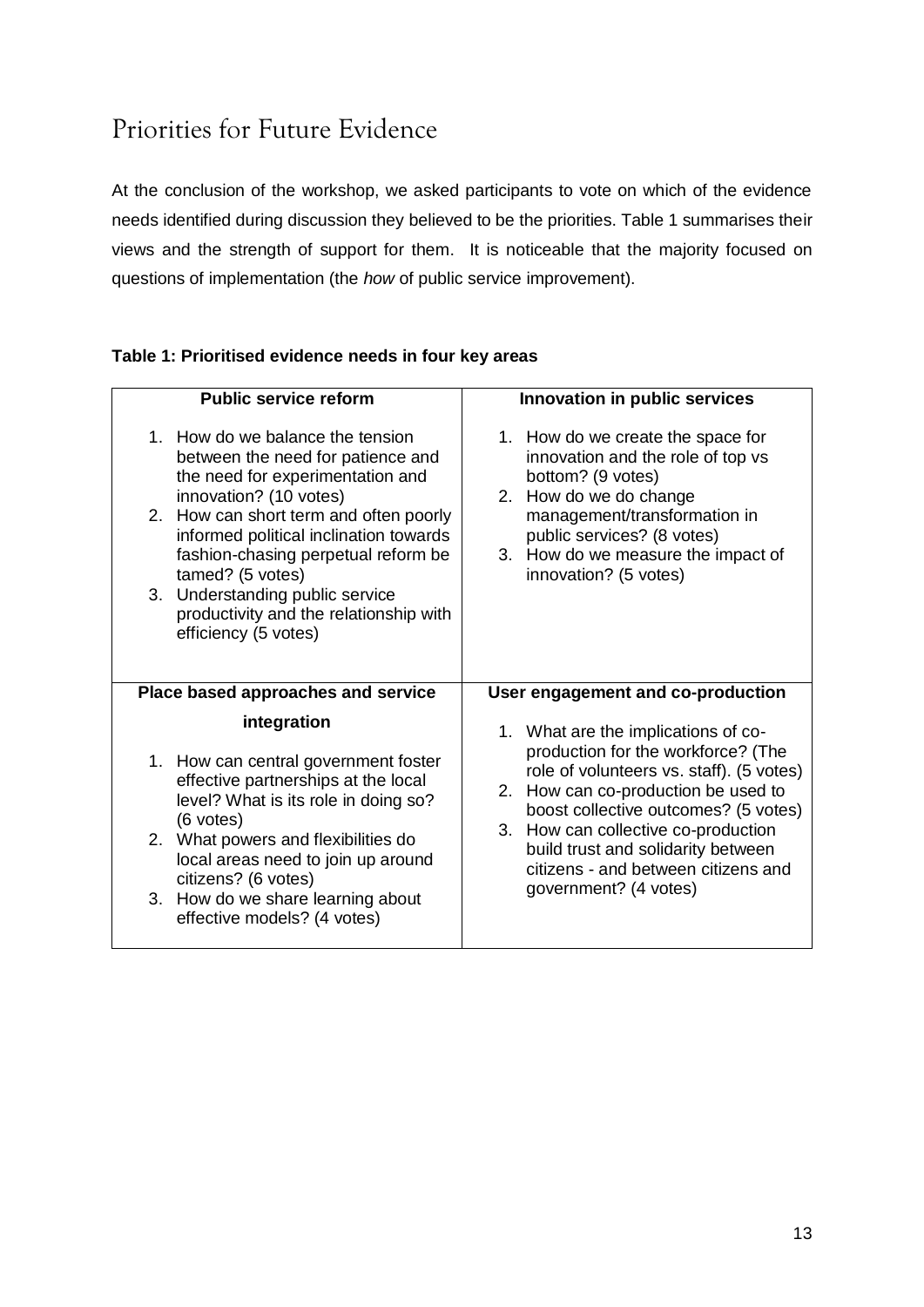## <span id="page-15-0"></span>References

Burton, M. (2013). **The politics of public sector reform: from Thatcher to the Coalition.**  Basingstoke and Macmillan, Palgrave/Macmillan.

Hood, C., & Dixon, R. (2015). **A Government that Worked Better and Cost Less?: Evaluating Three Decades of Reform and Change in UK Central Government**. OUP Oxford.

Pollitt, C. (2013a). **40 years of public management reform in central government promises, promises...** Policy and Politics. 41:1, p465-480.

Pollitt, C. (2013b). **The evolving narratives of public management reform: 40 years of reform white papers in the UK**. Public Management Reform. 15:6, p899-922.

Pollitt, C. & Dan, S. (2013). **Searching for impacts in performance-oriented management reform: a review of the European literature.** Public Performance and Management Review. 37:1, p7-32.

Wilson, S., Davison, N., Clarke, M., & Casebourne, J. (2015). **Joining up public services around local, citizen needs.** Institute for Government.

Wilson, S., Davison, N., & Casebourne, J. (2016). **Local public service reform: supporting learning in local areas to improve outcomes.** Institute for Government.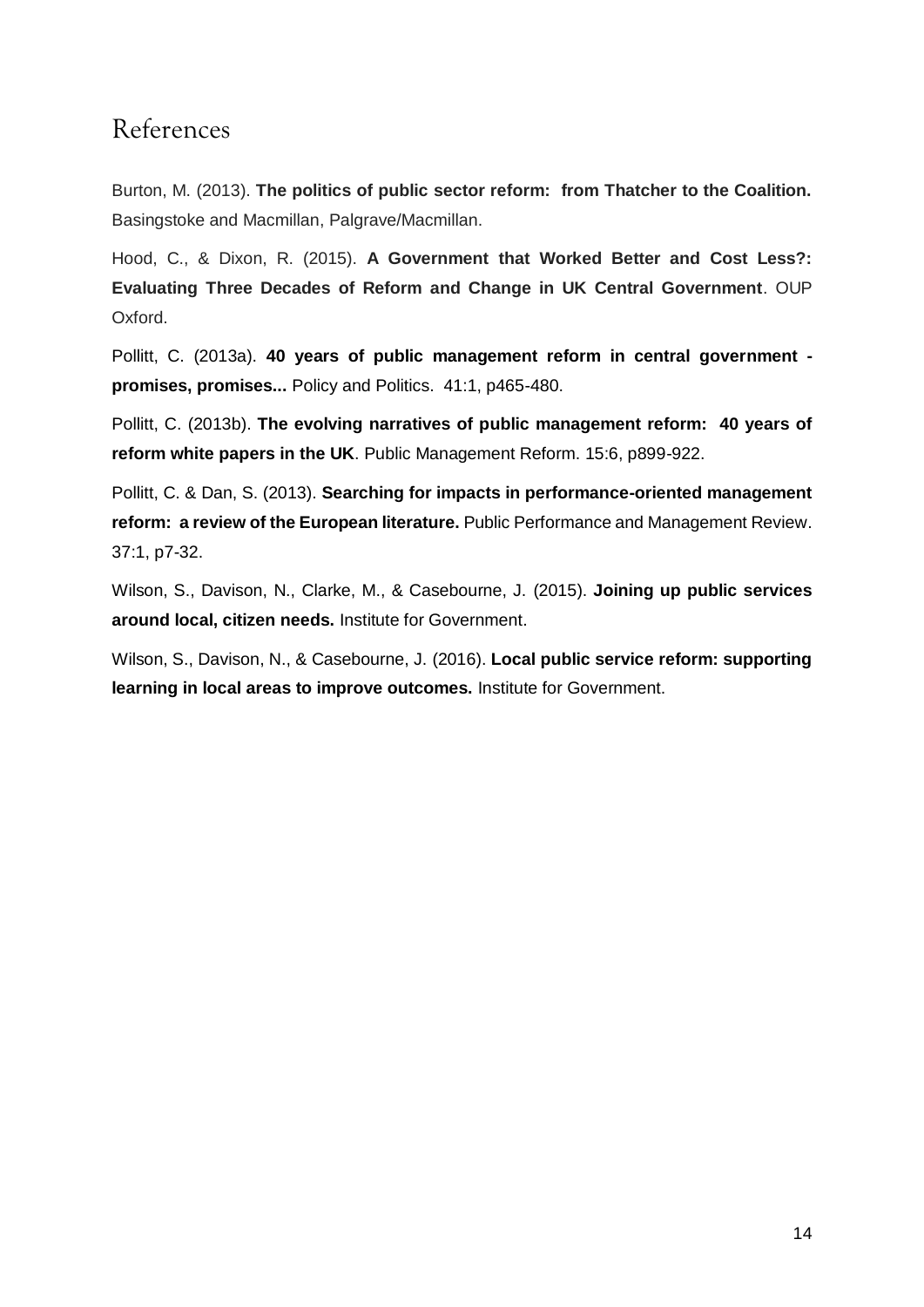## <span id="page-16-0"></span>Annex 1: Workshop Participants

**Claire Bennett** – Deputy Director, Local Government, Transformation and Partnerships, Welsh Government

**Professor Tony Bovaird** - Professor of Public Management and Policy, University of Birmingham

**Simon Brindle** – Director, Y Lab

**Claire Bynner** - Research Associate, What Works Scotland

**Dr Jo Casebourne** – Programme Director, Institute of Government

**Leon Feinstein** – Director of Evidence, Early Intervention Foundation

**Sue Goss** – Principle Consultant, Office for Public Management

**Alex Hicks** – Head of the Health Strategy Unit, Welsh Government'

**Matt Jenkins** – Strategic Budgeting Division, Welsh Government

**Dr Kirsten Kerr** - Senior Lecturer in Education, University of Manchester

**Professor Christopher Pollitt** – Emeritus Professor of Public Management, Public Governance Institute, University of Leuven

**Robert Pollock** – Director, Public Service Transformation Network

**Jamie Smith** – Principal Research Officer, Welsh Government

**Professor Colin Talbot** – Professor of Government, University of Manchester

**Professor Tony Travers** – Professor of Governance, London School of Economics

**Michael Trickey** – Programme Director, Wales Public Services 2025

**Professor Steve Martin** – Director, PPIW

**Dan Bristow** - Deputy Director, PPIW

**Lauren Carter-Davies** - Research Officer, PPIW